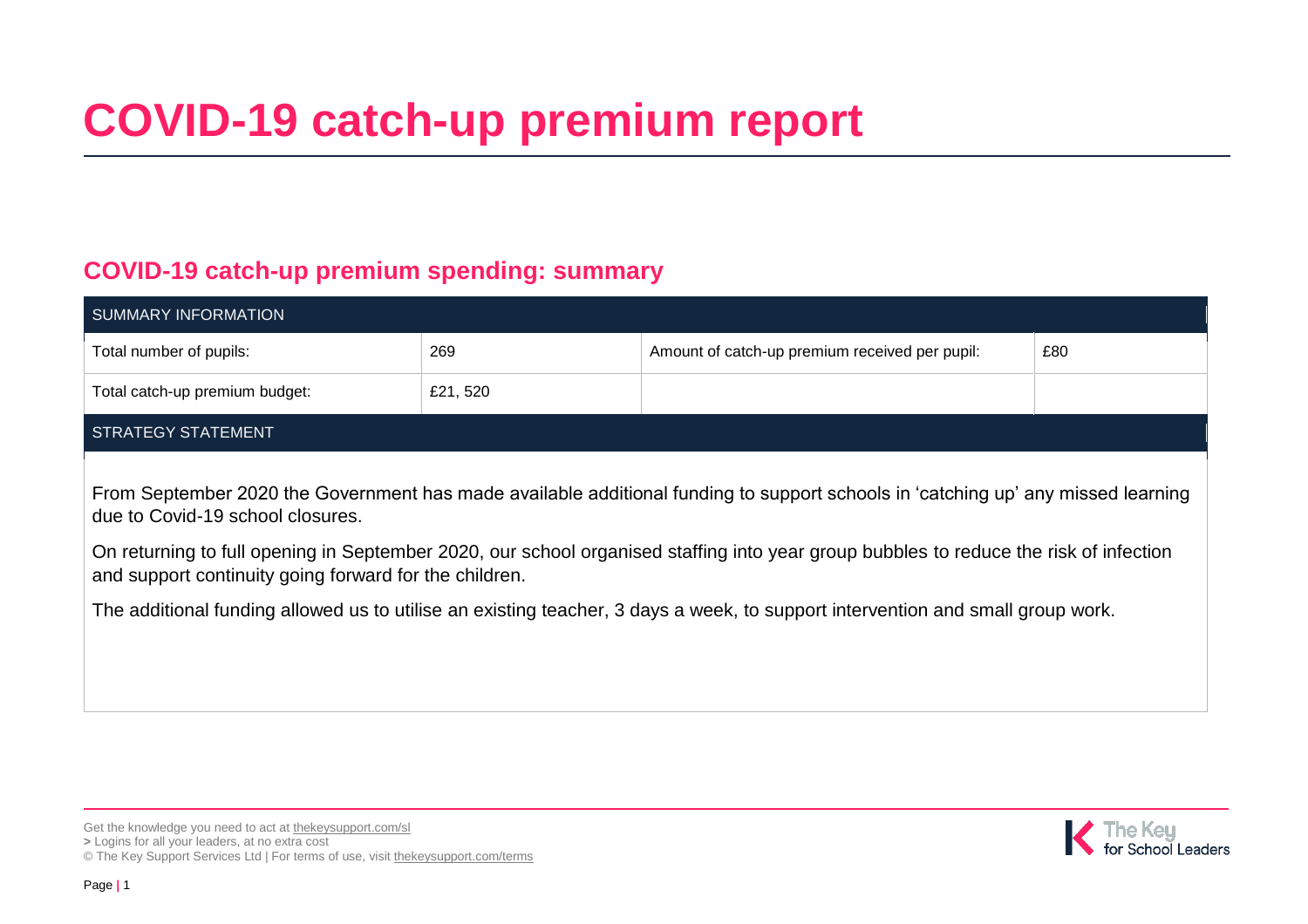## **Barriers to learning**

|                    | BARRIERS TO FUTURE ATTAINMENT                                                                                                                                      |
|--------------------|--------------------------------------------------------------------------------------------------------------------------------------------------------------------|
| Academic barriers: |                                                                                                                                                                    |
| $\mathsf{A}$       | Year 2 Assessments 18.9.20<br>Reading<br>64% at Age Related Expectations<br>Maths<br>71% at Age Related Expectations<br>Writing<br>54% at Age Related Expectations |

#### ADDITIONAL BARRIERS

| <b>External barriers:</b> |                                                                                                                                     |  |  |
|---------------------------|-------------------------------------------------------------------------------------------------------------------------------------|--|--|
| B                         | Working parents not able to fully support the children during lockdown remote learning                                              |  |  |
| C                         | Some children do not read regularly at home. This means they get less practice than other pupils which slows their reading progress |  |  |
| D                         | Stamina for learning had decreased resulting in the need for shorter learning journeys                                              |  |  |



© The Key Support Services Ltd | [thekeysupport.com/terms](https://thekeysupport.com/terms-of-use)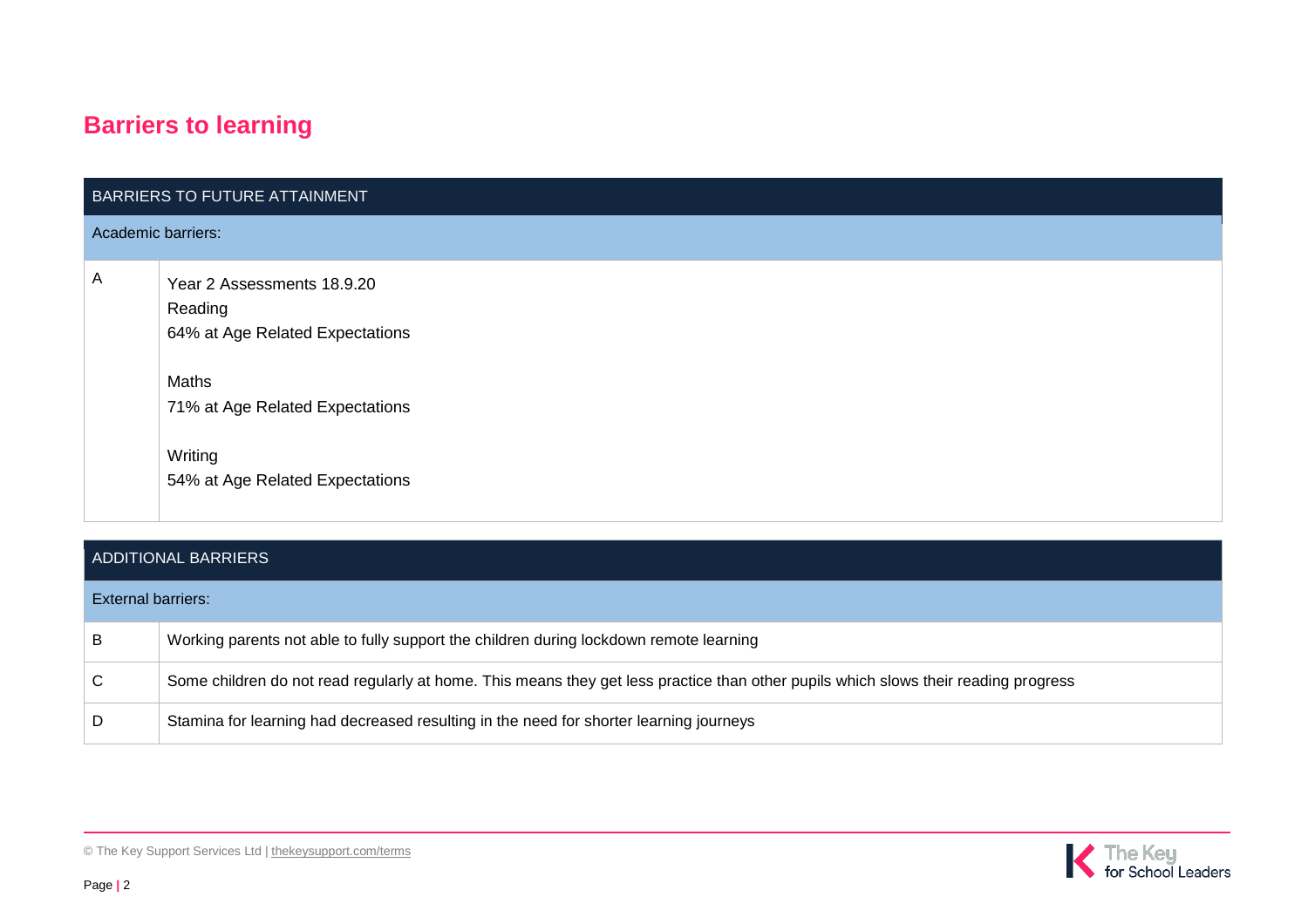### **Planned expenditure for current academic year**

| Quality of teaching for all                                                   |                                                                                                                                              |                                                                                                                                                |                                                                                                                                                                                                                                                    |                                                                        |                               |
|-------------------------------------------------------------------------------|----------------------------------------------------------------------------------------------------------------------------------------------|------------------------------------------------------------------------------------------------------------------------------------------------|----------------------------------------------------------------------------------------------------------------------------------------------------------------------------------------------------------------------------------------------------|------------------------------------------------------------------------|-------------------------------|
| Action                                                                        | Intended outcome<br>and success criteria                                                                                                     | What's the evidence and<br>rationale for this choice?                                                                                          | How will you make sure it's<br>implemented well?                                                                                                                                                                                                   | Staff lead                                                             | When will you<br>review this? |
| The gap of learning<br>due school closure<br>during the Covid 19<br>Pandemic  | Provide effective<br>remote learning                                                                                                         | Increases access to teaching<br>and learning for individuals,<br>classes, year groups and school<br>due to self isolation or local<br>lockdown | Ensure the elements of effective<br>teaching are present-for example<br>through clear explanations,<br>scaffolding and feedback<br>Personalised learning is assigned<br>to individuals<br>Ensure that pupils know how to<br>access remote learning | <b>HT</b><br><b>AHT</b><br>Year group Leaders<br><b>Class Teachers</b> | Monthly                       |
| Total budgeted cost:                                                          |                                                                                                                                              |                                                                                                                                                |                                                                                                                                                                                                                                                    |                                                                        | 740                           |
| <b>Targeted support</b>                                                       |                                                                                                                                              |                                                                                                                                                |                                                                                                                                                                                                                                                    |                                                                        |                               |
| Action                                                                        | Intended outcome<br>and success criteria                                                                                                     | What's the evidence and<br>rationale for this choice?                                                                                          | How will you make sure it's<br>implemented well?                                                                                                                                                                                                   | Staff lead                                                             | When will you<br>review this? |
| Teacher, 3 days a<br>week, to support<br>intervention and small<br>group work | For school to<br>achieve data in line<br>with 2019 and linked<br>to this cohorts<br>predictions from<br>year R Good Level<br>of Development. | EFF consider catch up provision<br>as essential                                                                                                | Class reading records monitored by<br>English lead<br>OTracker - Data tracking -<br>monitoring progress of targeted<br>children<br><b>Pupil Progress Meetings</b>                                                                                  | HT<br>English Lead                                                     | Half termly                   |
| Total budgeted cost:                                                          |                                                                                                                                              |                                                                                                                                                |                                                                                                                                                                                                                                                    | 17,317                                                                 |                               |